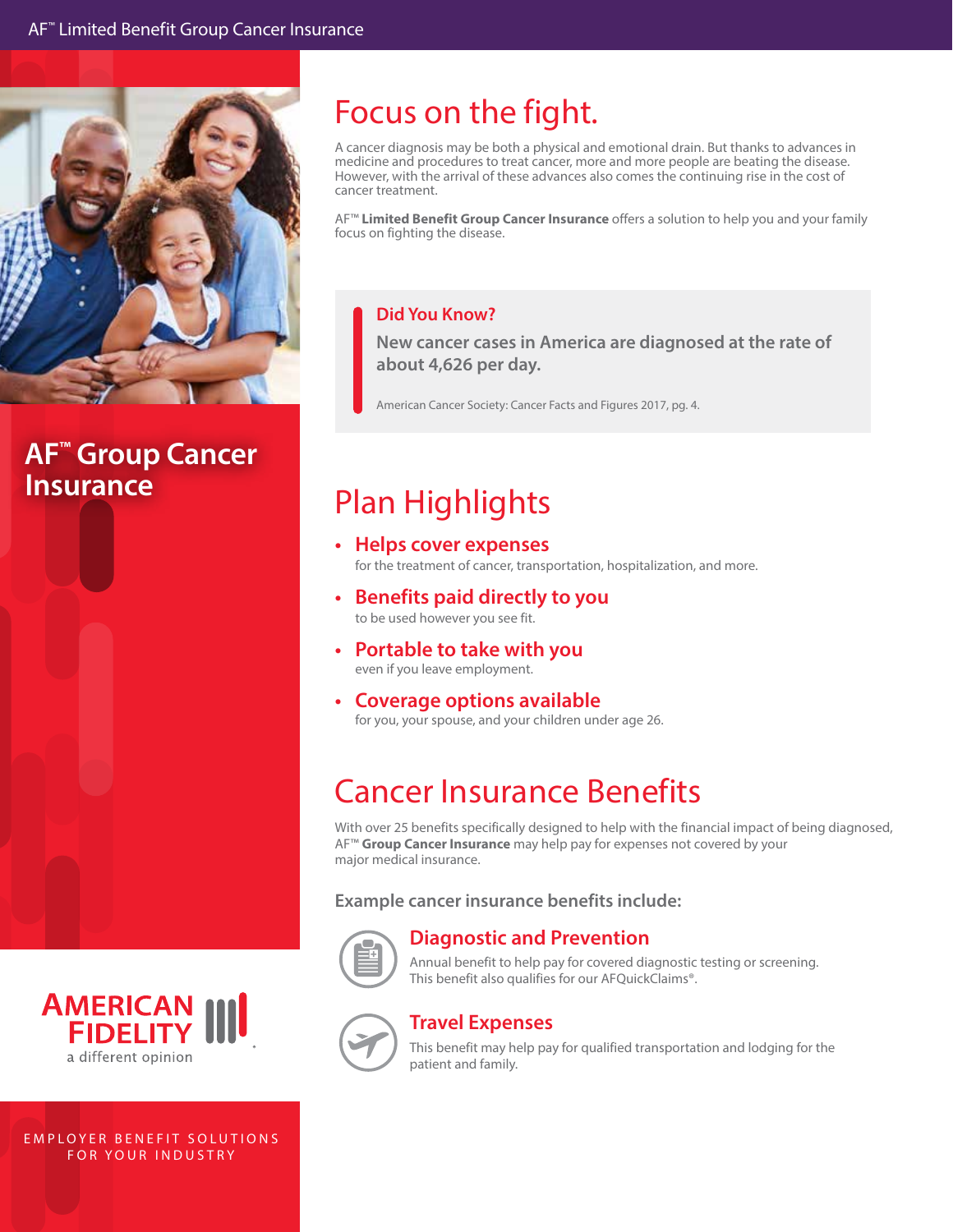| <b>TREATMENT BENEFITS</b>                                                                                                           | <b>BASIC</b>                                                                        | <b>ENHANCED</b><br><b>PLUS</b>                             |
|-------------------------------------------------------------------------------------------------------------------------------------|-------------------------------------------------------------------------------------|------------------------------------------------------------|
| Radiation Therapy/Chemotherapy/<br>Immunotherapy Benefit (per<br>12-month period) (actual charges)                                  | \$10,000                                                                            | \$15,000                                                   |
| <b>Administrative/Lab Work Benefit</b><br>(per calendar month)                                                                      | \$50                                                                                | \$75                                                       |
| <b>Hormone Therapy Benefit</b><br>(per treatment - max 1 treatment/<br>calendar month)                                              | \$50                                                                                | \$50                                                       |
| <b>Experimental Treatment Benefit</b>                                                                                               | Paid in the same<br>manner and under the<br>same maximums as<br>any other treatment |                                                            |
| <b>Blood, Plasma, and Platelets Benefit</b><br>(\$10,000 Basic, \$15,000 Enhanced Plus<br>per calendar year max)                    | \$200/day                                                                           | \$300/day                                                  |
| <b>Medical Imaging Benefit</b><br>(per image - max 2 per calendar year)                                                             | \$200                                                                               | \$300                                                      |
| <b>Surgical Benefit</b>                                                                                                             | \$20 surgical<br>unit/<br>Max per<br>operation:<br>\$2,000                          | \$40 surgical<br>unit/<br>Max per<br>operation:<br>\$4,000 |
| <b>Anesthesia Benefit</b>                                                                                                           | 25% of the amount paid<br>for covered surgery                                       |                                                            |
| <b>Second and Third Surgical</b><br><b>Opinion Benefit(per diagnosis)</b>                                                           | \$300                                                                               | \$300                                                      |
| <b>Outpatient Hospital or Ambulatory</b><br><b>Surgical Center Benefit</b>                                                          | \$200/day<br>of surgery                                                             | \$600/day<br>of surgery                                    |
| <b>Bone Marrow or Stem Cell Transplant</b><br>Benefit<br>Patient Provided (per calendar year)<br>Donor Provided (per calendar year) | \$500<br>\$1,500                                                                    | \$1,500<br>\$4,500                                         |
| <b>Prosthesis and Orthotic Benefit and</b><br><b>Related Services</b><br>Surgical (1/site; lifetime max 2/                          | \$1,000                                                                             | \$2,000                                                    |
| covered person)<br>Non-surgical (1/site; lifetime max 3/<br>covered person)<br>Hair Prosthesis (once per life)                      | \$100<br>\$100                                                                      | \$200<br>\$200                                             |
| <b>Hospital Confinement Benefit</b><br>Day 1-30<br>Day $31+$                                                                        | \$100/day<br>\$200/day                                                              | \$300/day<br>\$600/day                                     |
| <b>U.S. Government/Charity Hospital</b><br><b>Benefit</b><br>(paid in lieu of most benefits)<br>(inpatient and outpatient)          | \$100/day                                                                           | \$300/day                                                  |
| <b>Extended Care Facility Benefit</b><br>(up to the same number of days of<br>paid hospital confinement)                            | \$100/day                                                                           | \$300/day                                                  |
| <b>Home Health Care</b><br>(up to the same number of days of<br>paid hospital confinement)                                          | \$100/day                                                                           | \$300/day                                                  |
| <b>Hospice Care Benefit</b><br>(\$18,000 lifetime max for Basic;<br>\$54,000 lifetime max for Enhanced<br>Plus)                     | \$100/day                                                                           | \$300/day                                                  |
| <b>Inpatient Special Nursing Services</b><br><b>Benefit</b>                                                                         | \$100/day                                                                           | \$300/day                                                  |
| <b>Dread Disease Benefit</b><br>(paid per day while hospital confined)<br>Day 1-30                                                  | \$100/day                                                                           | \$300/day                                                  |

**\$200/day**

**\$600/day**

**Day 31+**

### Choose Your Coverage

| <b>TREATMENT BENEFITS</b>                                                                                                                                            | <b>BASIC</b>                              | <b>ENHANCED</b><br>PLUS                |
|----------------------------------------------------------------------------------------------------------------------------------------------------------------------|-------------------------------------------|----------------------------------------|
| <b>Donor Benefit</b>                                                                                                                                                 | \$1,000/donation                          |                                        |
| <b>Drugs and Medicine Benefit</b><br><b>Inpatient</b> (payable per<br>confinement)<br>Outpatient (\$50/prescription/<br>calendar month up to max shown)              | \$50<br>\$50                              | \$200<br>\$100                         |
| <b>Attending Physician Benefit</b><br>(while hospital confined)                                                                                                      | \$50/day                                  | \$50/day                               |
| <b>Transportation &amp; Lodging Benefit</b><br>(Patient & Family Member)<br>Transportation<br>(\$1,500 max per round trip;<br>max 12 trips/calendar year)<br>Lodging | Coach<br>fare or \$.50/<br>mile by car    | Coach<br>fare or \$.50/<br>mile by car |
| (per day up to 90 days per<br>calendar year)                                                                                                                         | \$50                                      | \$75                                   |
| <b>Ambulance Benefit</b><br>Ground (per trip, up to 2 per<br>confinement)<br>Air (per trip, up to 2 per confinement)                                                 | \$200<br>\$2,000                          | \$200<br>\$2,000                       |
| <b>Physical or Speech Therapy Benefit</b><br>(per visit up to 4 per calendar month -<br>lifetime max of \$1,000)                                                     | \$50                                      | \$50                                   |
| <b>Diagnostic and Prevention Benefit</b><br>(one per calendar year)                                                                                                  | \$25                                      | \$75                                   |
| <b>Cancer Screening Follow-Up Benefit</b><br>(one per calendar year)                                                                                                 | \$25                                      | \$75                                   |
| <b>Waiver of Premium</b><br>(employee only)                                                                                                                          | After 90 days of<br>continuous disability |                                        |
| <b>Internal Cancer Diagnosis Benefit</b><br>(paid once/Covered Person/Lifetime;<br>Benefits reduce 50% at age 70)                                                    | \$2,500                                   | \$5,000                                |
| <b>Heart Attack or Stroke Diagnosis</b><br><b>Benefit</b><br>(paid once/covered person/lifetime;<br>benefits reduce 50% at age 70)                                   | N/A                                       | \$5,000                                |
| <b>Hospital Intensive Care Unit Benefit</b><br>(per day; max 30 days/confinement;<br>benefits reduce 50% at age 70)<br><b>Ambulance</b>                              | \$600<br>\$100                            |                                        |

*Unless otherwise indicated, benefits are for a specified indemnity amount listed in the above schedule and are subject to applicable maximums. Refer to Plan Benefit Highlights for more complete Benefit Descriptions and limits on the Cancer Insurance Plan.* 

### Monthly Premium

|                   | <b>BASIC</b> | <b>ENHANCED</b><br><b>PLUS</b> |
|-------------------|--------------|--------------------------------|
| <b>Individual</b> | \$15.80      | \$31.62                        |
| Family            | \$26.86      | \$53.80                        |

 *The premium and amount of benefits provided vary depending upon the plan selected.*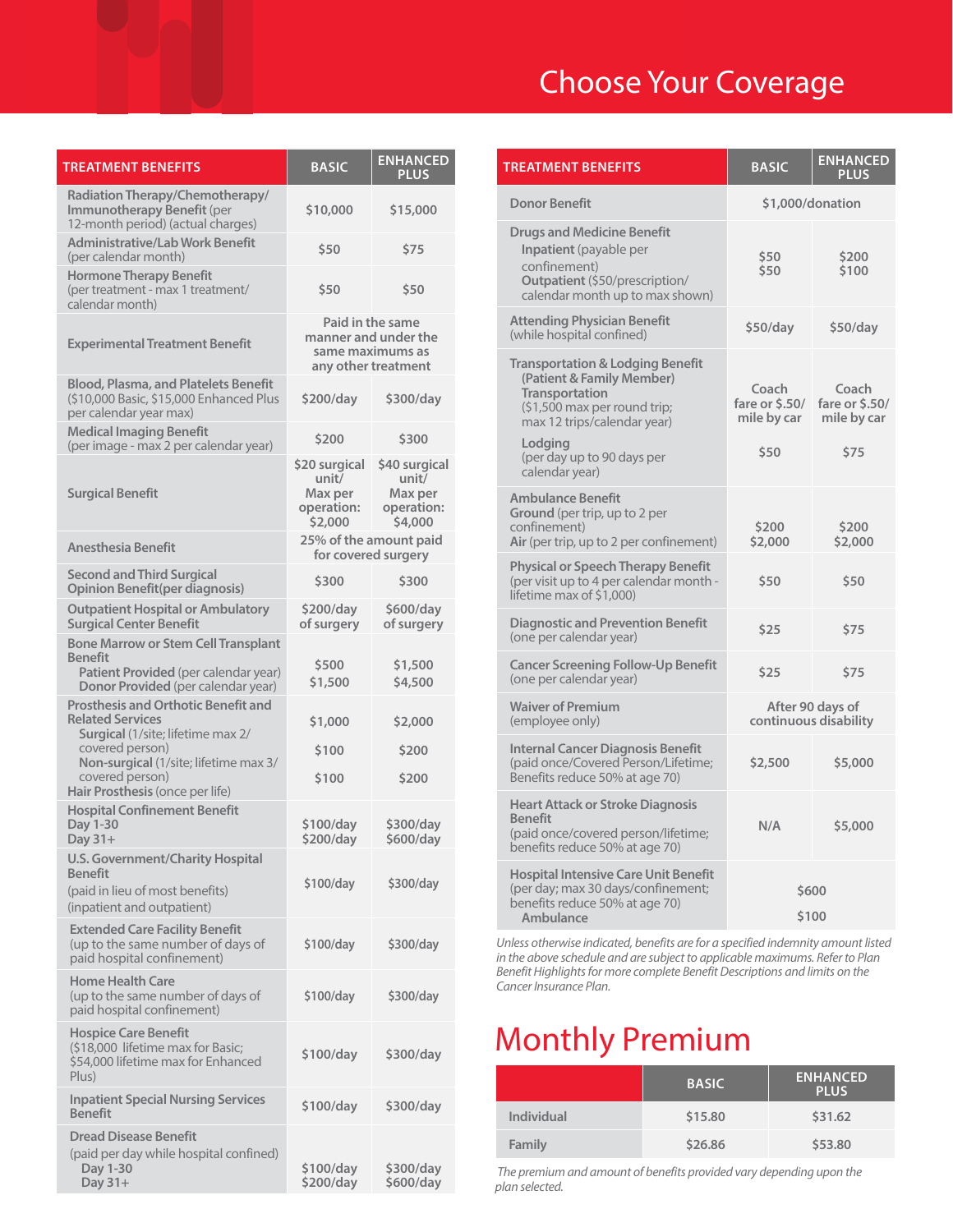### Plan Benefit Highlights

**Only loss for cancer** Unless otherwise indicated, benefits are payable only for loss pays only for loss resulting from definitive Cancer diagnosis or treatment including direct extension, metastatic spread, or recurrence. Proof must be submitted to support each claim. The Policy also covers other conditions or diseases directly caused by Cancer or the treatment of Cancer. The Policy does not cover any other disease, sickness, or incapacity, even though after contracting Cancer it may have been aggravated or affected by Cancer or the treatment of Cancer except for conditions specifically covered under the Dread Disease Benefit or Hospital Intensive Care Unit Benefit; or Heart Attack or Stroke Diagnosis Benefit, if included.

**Cancer** Means a disease which is manifested by autonomous growth (malignancy) in which there is uncontrolled growth, function, or spread (local or distant) of cells in any part of the body. This includes cancer in situ and malignant melanoma. It does not include other conditions which may be considered precancerous or having malignant potential such as: leukoplakia; hyperplasia; acquired immune deficiency syndrome (AIDS); polycythemia; actinic keratosis; aplastic anemia; atypia; non-malignant monoclonal gammopathy; or pre-malignant lesions, benign tumors or polyps.

Such Cancer must be positively diagnosed by a legally licensed doctor of medicine certified by the American Board of Pathology or American Board of Osteopathic Pathology. Pathologic interpretation of the histology of skin lesions will be accepted from dermatologists certified by the American Board of Dermatopathology. Diagnosis must be made based on a microscopic examination of fixed tissue, or preparations from the hemic system (either during life or postmortem). The pathologist establishing the diagnosis shall base his judgment solely on the criteria of malignancy as accepted by the American Board of Pathology or the Osteopathic Board of Pathology after a study of the histocytologic architecture or pattern of the suspect tumor, tissue and/or specimen.

#### **Radiation Therapy, Chemotherapy or Immunotherapy Benefit** We

will pay the actual charges up to the benefit listed in the schedule per 12 month period. If Proof of Loss regarding actual charges for treatment is not submitted, we will pay the daily amount shown in your certificate for each day treatment is received, up to the actual charges maximum per 12-month period. Upon receipt of actual charges Proof of Loss, we will pay the difference, up to the maximum per 12-month period. Actual charges are the amount actually paid by or on behalf of the Covered Person and accepted by the provider for services provided.

This benefit does not cover other related procedures such as treatment planning, treatment management or consultation, design and construction of treatment devices, radiation dosimetry calculation, lab tests, x-rays, scans, medical supplies and equipment used in administration (IV solutions, needles, dressings, pumps, catheters, etc.).

**Administrative and Lab Work Benefit** Paid only if the Covered Person is also receiving the Radiation Therapy, Chemotherapy or Immunotherapy Benefit during the same calendar month.

**Hormone Therapy Benefit** Drugs and medicines covered under the Drugs and Medicine Benefit or the Radiation Therapy, Chemotherapy or Immunotherapy Benefit are not included. This benefit does not cover associated administrative processes.

**Experimental Treatment Benefit** Benefits for experimental treatment prescribed by a physician for treatment of Cancer will be provided the same as non-experimental treatment. Coverage for treatments received outside of the United States or its territories is not provided.

**Blood, Plasma and Platelets Benefit** Laboratory processes are not included. Colony stimulating factors are not covered. Benefits for blood, plasma and platelets are only provided under this benefit.

**Medical Imaging Benefit** Payable for a Covered Person who has been diagnosed with Cancer who receives either an MRI, CT scan, CAT scan, PET scan, or RAIU (thyroid) test when performed at the request of a physician.

**Surgical Benefit** Payable when a surgical operation is performed for covered diagnosed Cancer, Skin Cancer, or reconstructive surgery due to Cancer. Benefits are calculated up to a maximum benefit by multiplying the surgical unit value assigned to the procedure, as shown in the most current Physician's Relative Value Table, by the unit dollar amount shown in your certificate schedule. Two or more surgical procedures performed through the same incision will be considered one operation and benefits will be limited to the most expensive procedure. Diagnostic surgeries that result in a negative diagnosis of Cancer are not covered under this benefit. Bone marrow surgeries, surgeries to implant a permanent prosthetic device, surgeries required for administration of Radiation Therapy, Chemotherapy or Immunotherapy are not covered under this benefit.

**Anesthesia Benefit** Services of an anesthesiologist for Skin Cancer or surgical prosthesis implantation are not covered.

**Second and Third Surgical Opinion Benefit** Payable once per diagnosis of Cancer for a second surgical opinion, and a third if the second disagrees with the first. Surgical opinions for reconstructive, Skin Cancer, or prosthesis surgeries are not covered.

**Outpatient Hospital or Ambulatory Surgical Center Benefit**  Surgical procedures for Skin Cancer are not covered.

**Bone Marrow or Stem Cell Transplant Benefit** Harvesting of bone marrow or stem cells from a donor are not covered under this benefit.

**Prosthesis and Orthotic Benefit and Related Services** Payable for a Prosthetic or Orthotic Device and, if surgery required, its surgical implantation. Prosthetic related supplies such as special bras or ostomy pouches and supplies are not covered. Benefits for a hair prothesis will only be covered under the Hair Prosthesis Benefit.

Covered benefits under this provision are limited to the most appropriate model of Prosthetic Device or Orthotic Device that adequately meets the medical needs of the Covered Person as determined by the Covered Person's treating Physician or podiatrist and prosthetist or orthotist, as applicable. The Prosthesis Benefit will include repair and replacement of a Prosthetic Device or Orthotic Device, unless the repair or replacement is necessitated by misuse by the Covered Person.

**Hospital Confinement Benefit** Pays when the Covered Person requires Hospital confinement for at least 18 continuous hours. Hospital shall not include an institution, or part thereof, used by the Covered Person as a place for rehabilitation; a hospice unit, including any bed designated as a hospice or swing bed; a place for rest or for the aged; a nursing or convalescent home; a long-term nursing unit or geriatrics ward; or an extended care facility for the care of convalescent, rehabilitative or ambulatory patients.

**U.S. Government or Charity Hospital Benefit** Payable when an itemized list of services is not available and the Covered Person is confined in a charity Hospital or a Hospital owned or operated by the U.S. government as a result of Cancer or Dread Disease or covered under a Diagnostic Related Group where no charges are made to the Covered Person for treatment of Cancer or Dread Disease. This benefit will be paid in lieu of most benefits listed on the schedule.

**Extended Care Facility Benefit** Pays a daily benefit for physician authorized confinement that begins within 14 days after a Hospital confinement.

**Home Health Care Benefit** Pays a daily benefit for physician authorized private nursing care that begins within 14 days of a hospital confinement. This benefit does not include nutrition counseling, medical social services, medical supplies, prosthesis or orthopedic appliances, rental or purchase of durable medical equipment, drugs or medicines, child care, meals or housekeeping services, or physical or speech therapy.